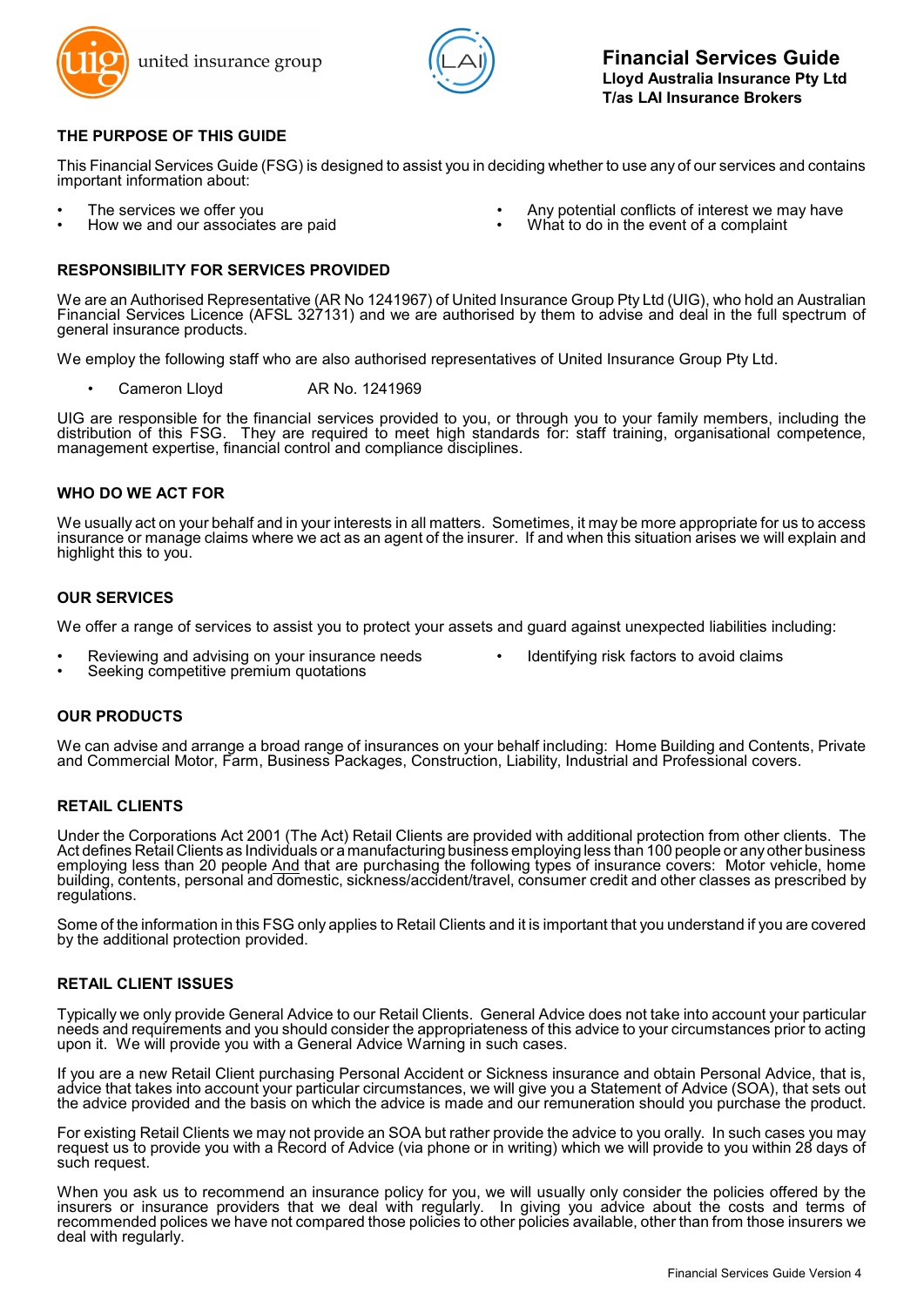



If we recommend the new purchase of a particular financial product, we will also give you a Product Disclosure Statement at that time, which sets out details specific to that product and the key benefits and risks in purchasing the product.

## **WHAT WE EXPECT FROM YOU**

To enable us to provide the right advice we need you to provide us with complete information about the risk(s) that you face and those that you want to be insured for. You should also tell us about any relevant changes so we may review your insurance accordingly.

### **UIG'S SOURCES OF INCOME**

When placing your insurance they usually receive a commission from the insurer. The amount varies between 0% and 27% of the base premium you pay, except Travel Insurance which can be up to 40%. Full commission information (including dollar amounts) will be provided on request.

UIG have a set of standard non refundable Broker Fees that they charge you for services such as:

- Market research on products available.
- Assessing the claims paying ability of insurers.
- Sourcing alternative quotations and coverage.
- Risk analysis and portfolio co-ordination.

All fees payable for services will be advised to you at or before the time of providing the advice or service. Where a policy is cancelled before the period of insurance has ended we will usually retain the commission/fee on any return premium involved.

UIG may receive additional remuneration from insurers with whom they have profit share or volume bonus arrangements. This remuneration is payable if they meet certain agreed sales and/or profitability targets set by the insurer. If they have profit share arrangements with an insurer that apply to a product we recommend to you, we will advise you of this at the time of making any such recommendation if the amount involved is material.

UIG retain the interest on premiums paid by you that are held in their trust account before paying the insurer.

UIG are a member of STEADFAST PTY LTD. They have exclusive arrangements with some insurers where they receive between 0.5 – 1.5% commission on the premium placed by us with those insurers. These payments are used to operate STEADFAST. Depending on the operating costs of STEADFAST (including the costs of member services provided to us and other members) and the amount of total business UIG place with the participating insurers in any financial year, they may receive some of that commission at the end of each financial year.

As a STEADFAST member, they can access services including operating and compliance tools, advice and assistance from professional bodies, group insurance arrangements, product comparison and placement support, claims support and purchasing arrangements. These member services are either funded or subsidised by STEADFAST or available exclusively to shareholders for a fee.

If you pay by credit card we will charge you a credit card (incl. arrangement & handling) fee, which is disclosed and shown separately on our invoices, they are non refundable. This fee covers the cost of bank charges etc. associated with such facilities.

Premium funding products enable you to pay your premiums by installments. Premium funders do charge interest. We can arrange premium funding if you require it. We may receive a commission based on a percentage of the premium from the premium funder for doing so. We will tell you the basis and amount of any such payment if you ask us.

### **HOW WE ARE PAID**

We receive between 90 % and 93 % of UIG's income that is generated by our clients. If a person has referred you to us, we may pay them a part of any fees or commission received. If you are a Retail Client and receive Personal Advice remuneration details will be disclosed in the SOA or invoices related to the advice.

### **CONFLICTS OF INTEREST**

As a business we have relationships with and receive income from various third parties as detailed in this FSG. For Retail Clients receiving Personal Advice, details of relationships that impact the advice will be included in any SOA or invoice documentation we send you. All material conflicts that impact our advice, that are not mentioned in this FSG, will be advised to you on the invoices related to that advice.